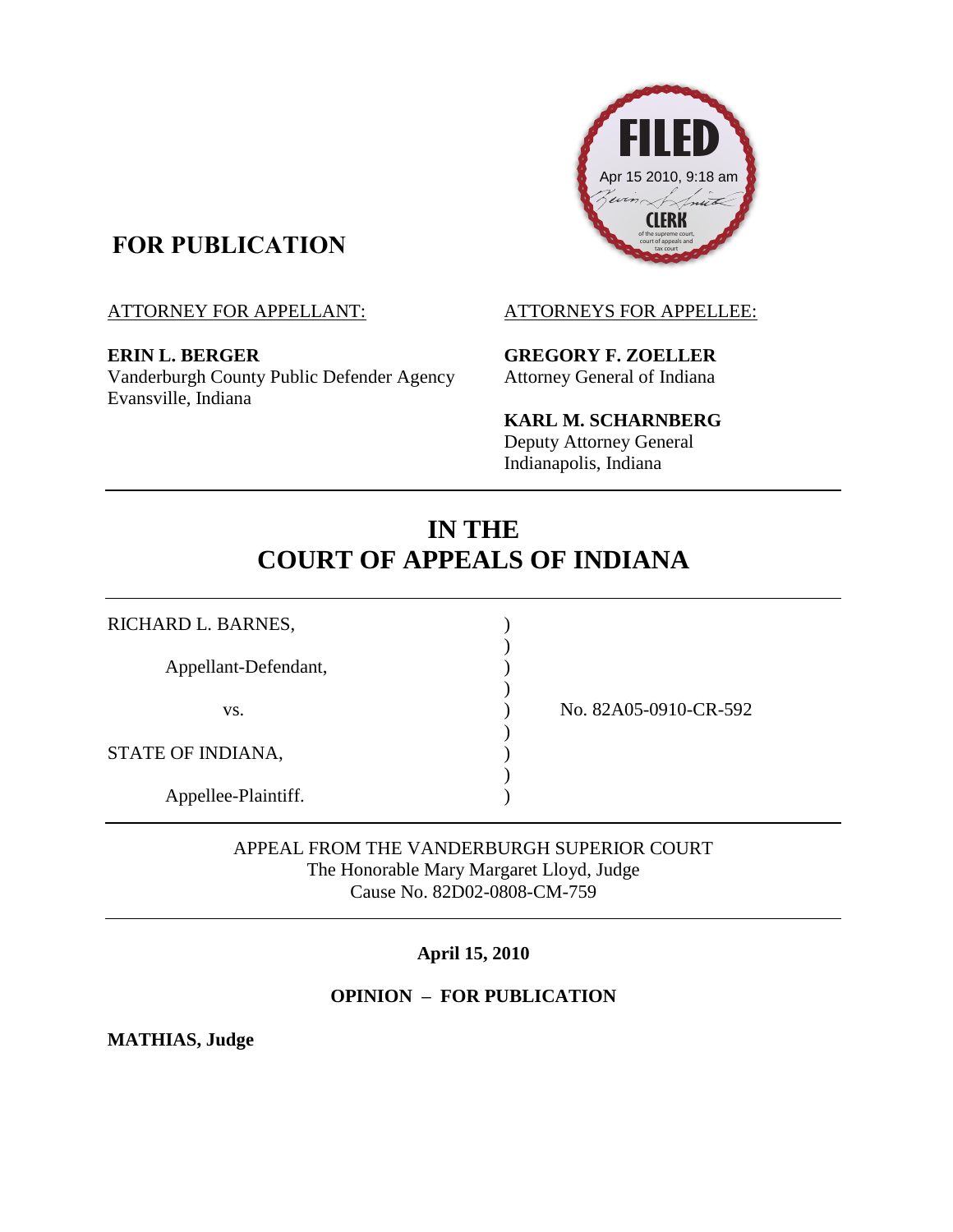Richard Barnes ("Barnes") appeals his jury convictions for Class A misdemeanor battery on a law enforcement officer, Class A misdemeanor resisting law enforcement, and Class B misdemeanor disorderly conduct. On appeal, Barnes challenges the trial court's refusal to give his tendered jury instruction regarding the right of a citizen to resist unlawful entry into his home and the sufficiency of the evidence to support his convictions.

We reverse and remand for proceedings consistent with this opinion.

#### **Facts and Procedural History**

On November 18, 2007, Barnes and his wife, Mary, were arguing while Barnes was moving out of their apartment. During the argument, Mary tried to call her sister, but Barnes grabbed the phone and threw it against the wall. Mary then used her cell phone to call 911. Mary told the dispatcher that Barnes was throwing things around the apartment but stated that Barnes had not struck her.

Officer Lenny Reed responded to the 911 dispatch. When the officer arrived, he observed Barnes walking out of the apartment. Barnes was carrying a black bag. Officer Reed told Barnes that he was investigating a 911 call. Barnes told Reed that the officer was not needed, and that he should leave because Barnes was leaving. Because Barnes was yelling at the officer, Officer Reed told Barnes that he was going to arrest him for disorderly conduct if Barnes did not calm down. The officer noticed that people outside near the apartment building were staring at Barnes and the officer.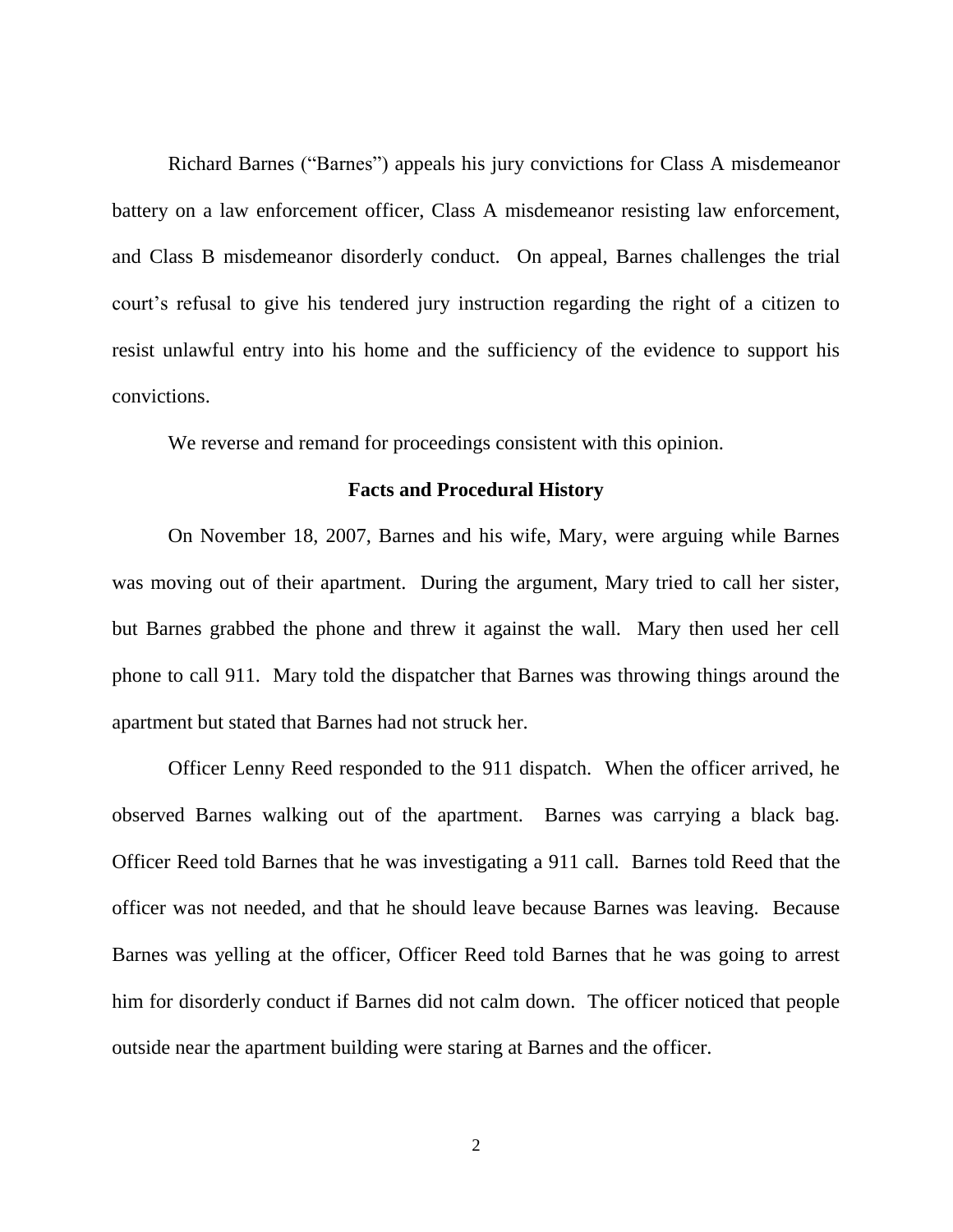While Barnes was yelling at Officer Reed, Mary walked out of the apartment carrying another duffel bag. She threw the bag down on the ground, telling Barnes to take the rest of his things. Mary then walked back into the apartment followed by Barnes, Officer Reed, and another officer who had arrived on the scene. When they reached the doorway of the apartment, Barnes turned around and told the officers that they could not enter. Officer Reed explained they needed to come in to investigate the 911 call. Barnes continued to deny the officers entry. During the argument between Barnes and the officers, Mary called out to Barnes saying, "Don"t do this." and "Why don"t you let them in." Tr. pp. 25, 87.

When Officer Reed attempted to walk past Barnes to enter the apartment, Barnes shoved the officer into the hallway. Officer Reed and Barnes continued to struggle and eventually the other officer on the scene grabbed Barnes in a vascular neck restraint and took Barnes to the ground. Barnes continued to struggle and a taser was used to subdue Barnes. Barnes suffered an adverse reaction to the taser and was transported to the hospital.

On December 4, 2007, Barnes was charged with Class A misdemeanor battery, Class A misdemeanor resisting law enforcement, Class B misdemeanor disorderly conduct, and Class A misdemeanor interference with the reporting of a crime. A jury trial commenced on June 25, 2009. Prior to the start of trial, Barnes tendered a jury instruction concerning the right of a citizen to reasonably resist unlawful entry into the citizen"s home. The trial court refused to give the instruction.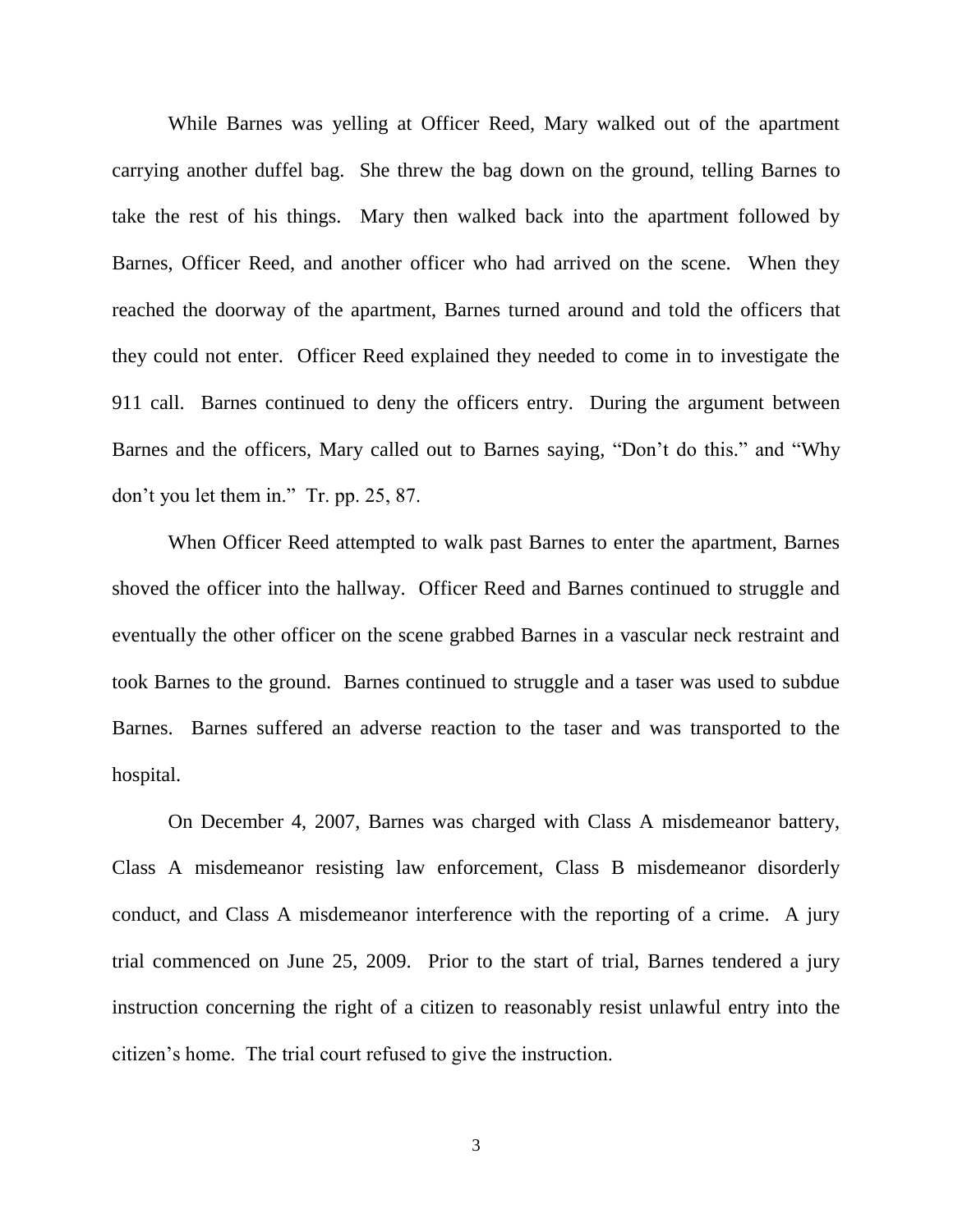At the close of the State's evidence, the trial court granted Barnes's motion for a directed verdict on the interference with the reporting of a crime charge. The jury found Barnes guilty of the remaining charges. The trial court ordered Barnes to serve a suspended sentence of 180 days for each conviction to be served concurrently. Barnes now appeals. $<sup>1</sup>$ </sup>

#### **I. Refused Jury Instruction**

The proper instruction of the jury rests within the sound discretion of the trial court, and we review its decisions for an abuse of discretion. Wilson v. State, 842 N.E.2d 443, 446 (Ind. Ct. App. 2006), trans. denied*.* Jury instructions are to be considered as a whole and in reference to each other, and the trial court's ruling will not be reversed unless the instructions, taken as a whole, misstate the law or mislead the jury. Snell v. State, 866 N.E.2d 392, 396 (Ind. Ct. App. 2007). Further, any error in the refusal of a tendered jury instruction is subject to a harmless-error analysis: before a defendant is entitled to a reversal, he must affirmatively show the error prejudiced his substantial rights. Id.

The purpose of a jury instruction "is to inform the jury of the law applicable to the facts without misleading the jury and to enable it to comprehend the case clearly and arrive at a just, fair, and correct verdict." Overstreet v. State, 783 N.E.2d 1140, 1163 (Ind. 2003). "A trial court erroneously refuses to give a tendered instruction, or part of a tendered instruction, if: (1) the instruction correctly sets out the law; (2) the evidence

 $\overline{a}$ 

<sup>&</sup>lt;sup>1</sup> We heard oral argument in this case on March 23, 2010, at the Indiana University School of Law  $-$ Indianapolis. We extend our thanks to the students, staff, faculty, and administration for their hospitality, and we commend counsel for the quality of their written and oral advocacy.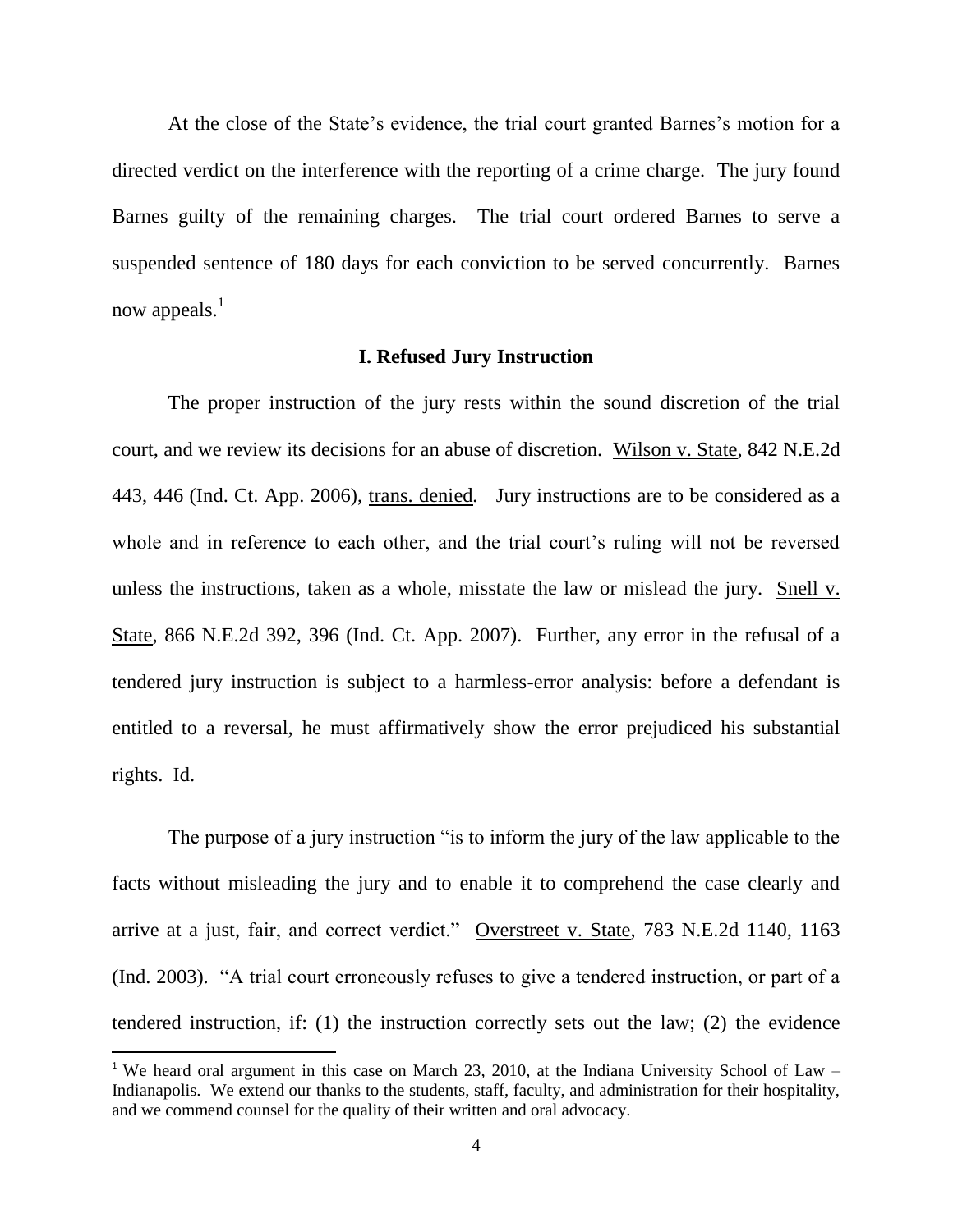supports the giving of the instruction; and (3) the substance of the tendered instruction is not covered by the other instructions given." Id. at 1164. "As a general rule, a defendant in a criminal case is entitled to have the jury instructed on any theory of defense which has some foundation in the evidence."" Snell, 866 N.E.2d at 396 (quoting Howard v. State, 755 N.E.2d 242, 247 (Ind. Ct. App. 2001)). "This is so even if the evidence supporting the defense is weak and inconsistent. The evidence must have some probative value to support the defense." Id.

Barnes argues that the trial court abused its discretion when it refused to give the following jury instruction:

When an arrest is attempted by means of a forceful and unlawful entry into a citizen"s home, such entry represents the use of excessive force, and the arrest cannot be considered peaceable. Therefore, a citizen has the right to reasonably resist the unlawful entry.

Appellant"s App. p. 18.

Barnes's tendered instruction was not covered by the other instructions given. Further, Barnes's instruction is a correct statement of the law. "Indiana law recognizes the right to reasonably resist the unlawful entry of a police officer into a person"s home." Robinson v. State, 814 N.E.2d 704, 707 (Ind. Ct. App. 2004) (citing Alspach v. State, 755 N.E.2d 209, 211 (Ind. Ct. App. 2001), trans. denied). "[W]here the arrest is attempted by means of a forceful and unlawful entry into a citizen"s home, such entry represents the use of excessive force and the arrest cannot be considered peaceable. Therefore, a citizen has the right to reasonably resist the unlawful entry." Adkisson v. State, 728 N.E.2d 175,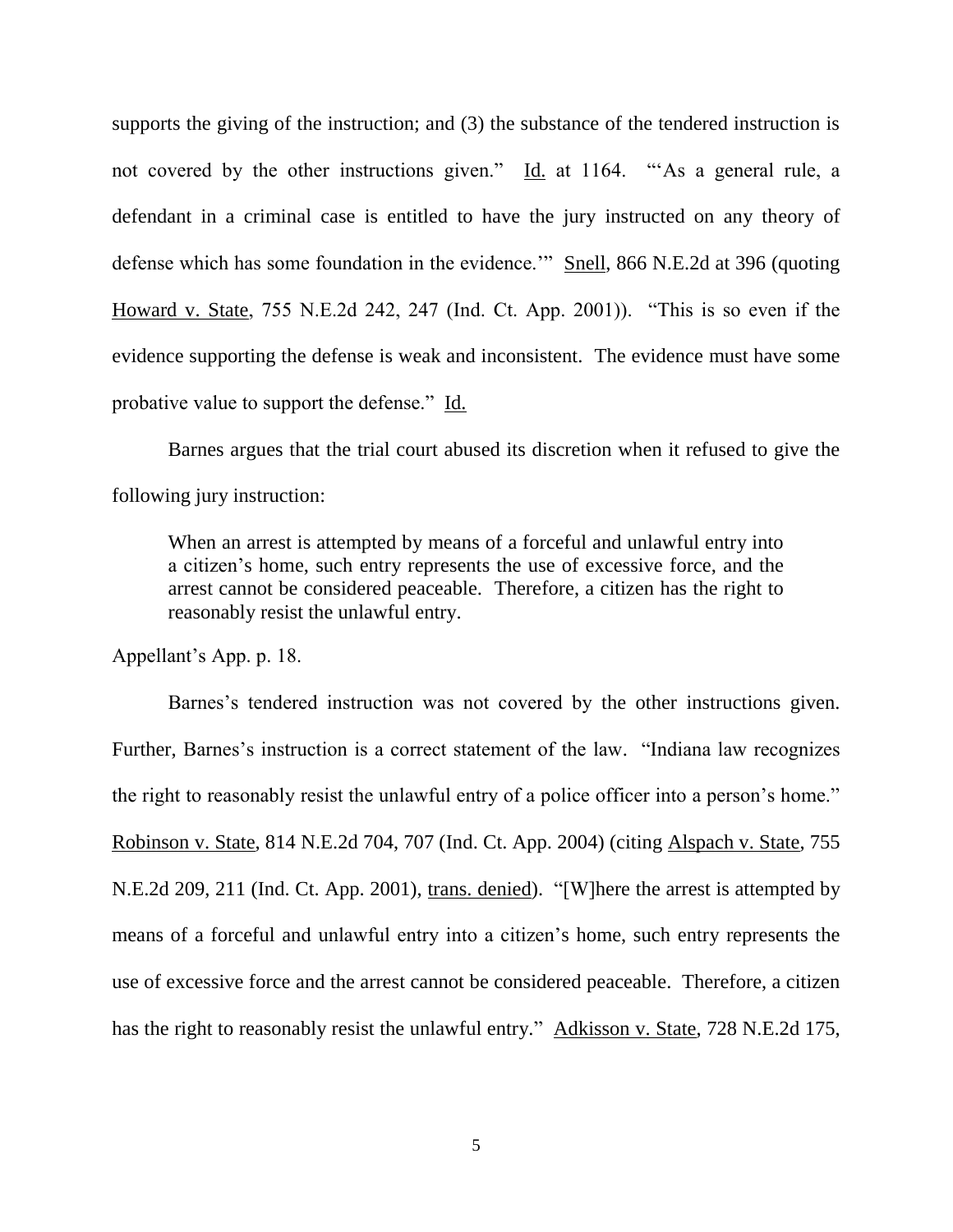179 (Ind. Ct. App. 2000) (citing Casselman v. State, 472 N.E.2d 1310, 1316 (Ind. Ct. App. 1985)).

We must therefore consider whether the evidence supported the giving of the instruction. First, we address whether the evidence reasonably supports the conclusion that Officer Reed"s attempted entry into Barnes"s apartment was unlawful.

The Fourth Amendment to the Constitution of the United States requires a warrant be issued before a search of a home is conducted in order to protect against unreasonable searches and seizures. However, public interest occasionally demands greater flexibility than is offered by the warrant requirement, and, as such, certain exigent circumstances, i.e., exceptions, exist. One particular exigent circumstance is "where a violent crime has occurred and entry by the police can be justified as means to prevent further injury or to aid those who have been injured." The State has the burden of proving that exigent circumstances existed in order to overcome the presumption of unreasonableness that accompanies all warrantless home entries.

Robinson, 814 N.E.2d at 707-08 (internal citations omitted).

Here, the record does not reveal the existence of any exigent circumstances to justify Officer Reed's warrantless entry into the apartment. Mary told the 911 operator that Barnes had not hit her, and the officers observed Mary"s appearance and demeanor when she walked out of the apartment to give Barnes the rest of his property. The evidence does not suggest that Mary was injured and needed aid.

Yet, the State argues that Mary consented to the officer's entry. An argument ensued between Barnes and Officer Reed when Barnes denied the officer entry into the apartment. During the argument, Officer Reed heard Mary say "Richard don"t do this." Tr. pp. 24-25. Officer Reed stated that Mary"s statements were directed at Barnes, and she was asking him to cooperate with the officers. Tr. p. 58 ("She never said, you know,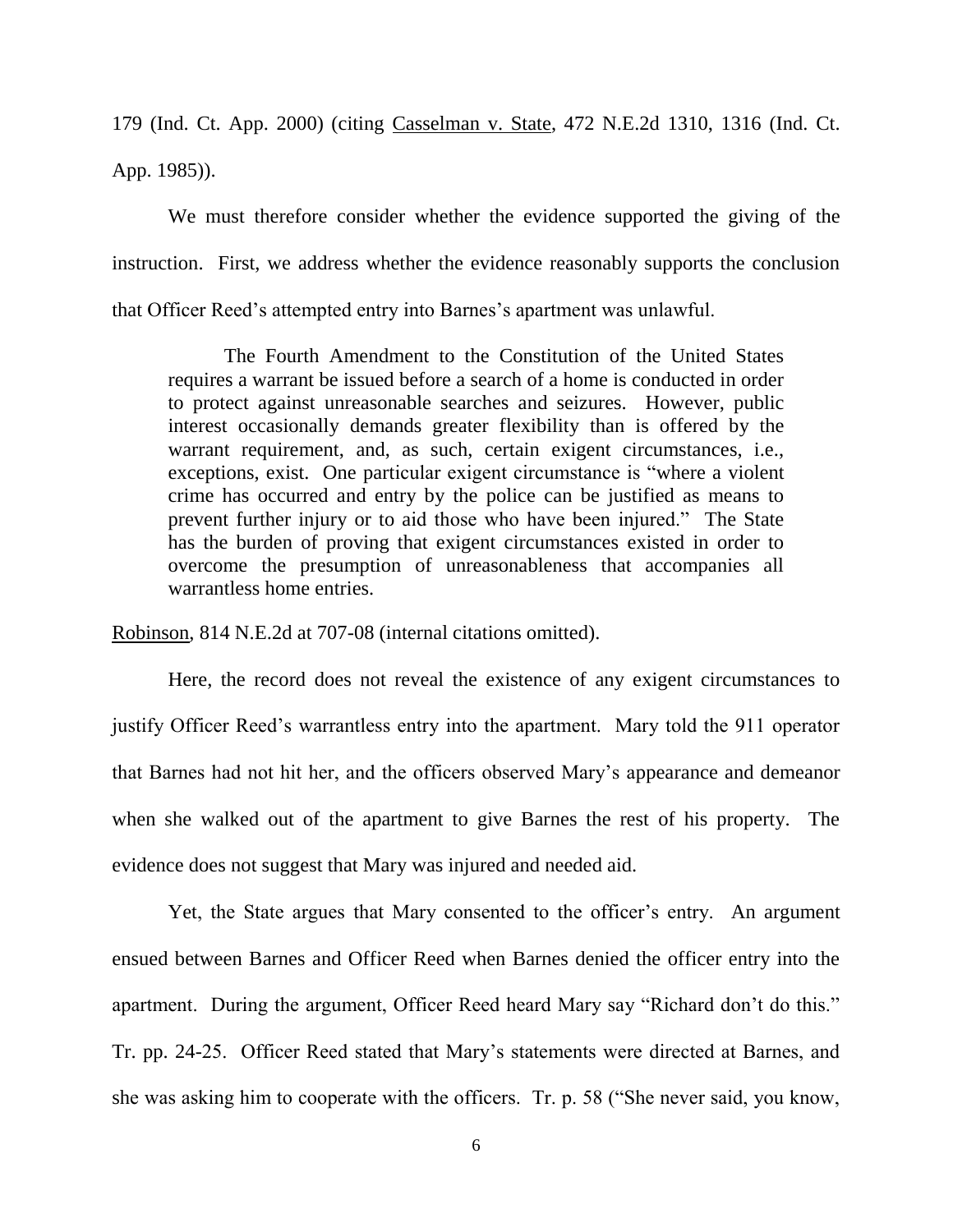let them in, she didn't say don't let them in. She . . . was more or less trying to get him I think to cooperate."). Officer Reed also testified that Mary never invited him into the apartment. Tr. p. 47. Mary testified that she stated to Barnes "why don"t you let them in" and that she "didn"t want any problems." Tr. pp. 87-88 ("[I]f letting them in would have kept down any controversy, I didn't have any problem with it.").

Mary"s statements were directed at Barnes, and not Officer Reed. Mary"s statements are equivocal, and Officer Reed did not consider her statements as an invitation to enter the apartment. Considering Mary"s statements in the context in which they were made, we conclude that Mary"s statements were simply a plea to Barnes to cooperate with Officer Reed, rather than an invitation for the officer to enter the apartment. Cf. Allen v. State, 743 N.E.2d 1222, 1229 n.10 (Ind. Ct. App. 2001), trans. denied (noting that the State"s burden to prove consent to search is not satisfied "by showing a mere submission to a claim of lawful authority"); see also Georgia v. Randolph, 547 U.S. 103, 126 (2006) ("[A] warrantless search of a shared dwelling for evidence over the express refusal of consent by a physically present resident cannot be justified as reasonable as to him on the basis of consent given to the police by another resident.") For all of these reasons, we conclude that the evidence reasonably supports the conclusion that Officer Reed's attempted entry into Barnes's apartment was unlawful.

Moreover, there is evidence in the record from which a jury could reasonably conclude that Barnes exercised his right to reasonably resist the unlawful entry. Barnes repeatedly told the officers that they could not enter his apartment. When Officer Reed attempted to enter the apartment, Barnes shoved Officer Reed out of the doorway.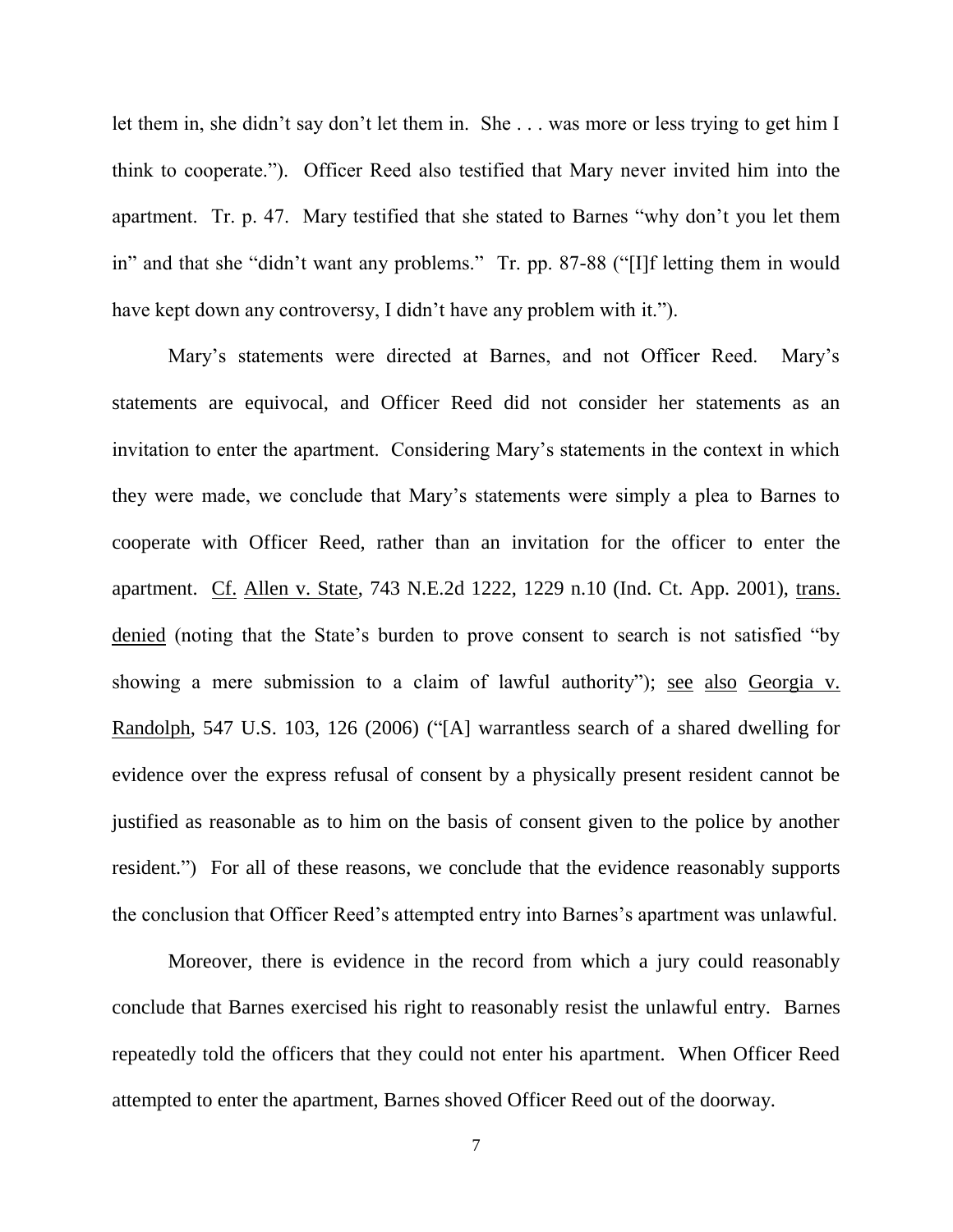Citing Robinson, the State argues that the instruction should not have been given because a defendant may not resist unlawful entry by battering a police officer. In Robinson, police officers responding to a 911 call of a possible domestic disturbance, refused to leave the premises after Robinson told them to leave. When an officer attempted to come onto the porch of the residence, Robinson pushed the officer off of the porch. Robinson appealed his conviction for battery on a law enforcement officer, and we concluded that Robinson"s act of pushing the officer off of his porch was not reasonable resistance. 704 N.E.2d at 708. Specifically, we stated "[t]he right to reasonably resist an unlawful entry does not include the right to commit a battery upon a police officer." Id.

However, our court also stated: "there can be a fine line between reasonable resistance and battery, *but that is for the jury to resolve*." Id. at 709 (emphasis added). Therefore, whether Barnes's act of shoving Officer Reed out of the doorway of his apartment was battery or "reasonable resistance" is a fact question for the jury to resolve.

Importantly, Barnes's theory of defense concerning the battery and resisting law enforcement charges was the right to resist unlawful entry into his apartment. See Tr. pp. 11-12, 210-12. The jury would have been properly informed of Barnes"s right to "reasonably resist" Officer Reed's unlawful entry if the instruction had been given. Because the evidence supported the giving of the instruction, and Barnes's theory of defense had some foundation in the evidence, the jury"s decision may have been different had it received Barnes's tendered instruction. For these reasons, the fact that the jury was not instructed on this particular defense cannot be said to be harmless error. Barnes is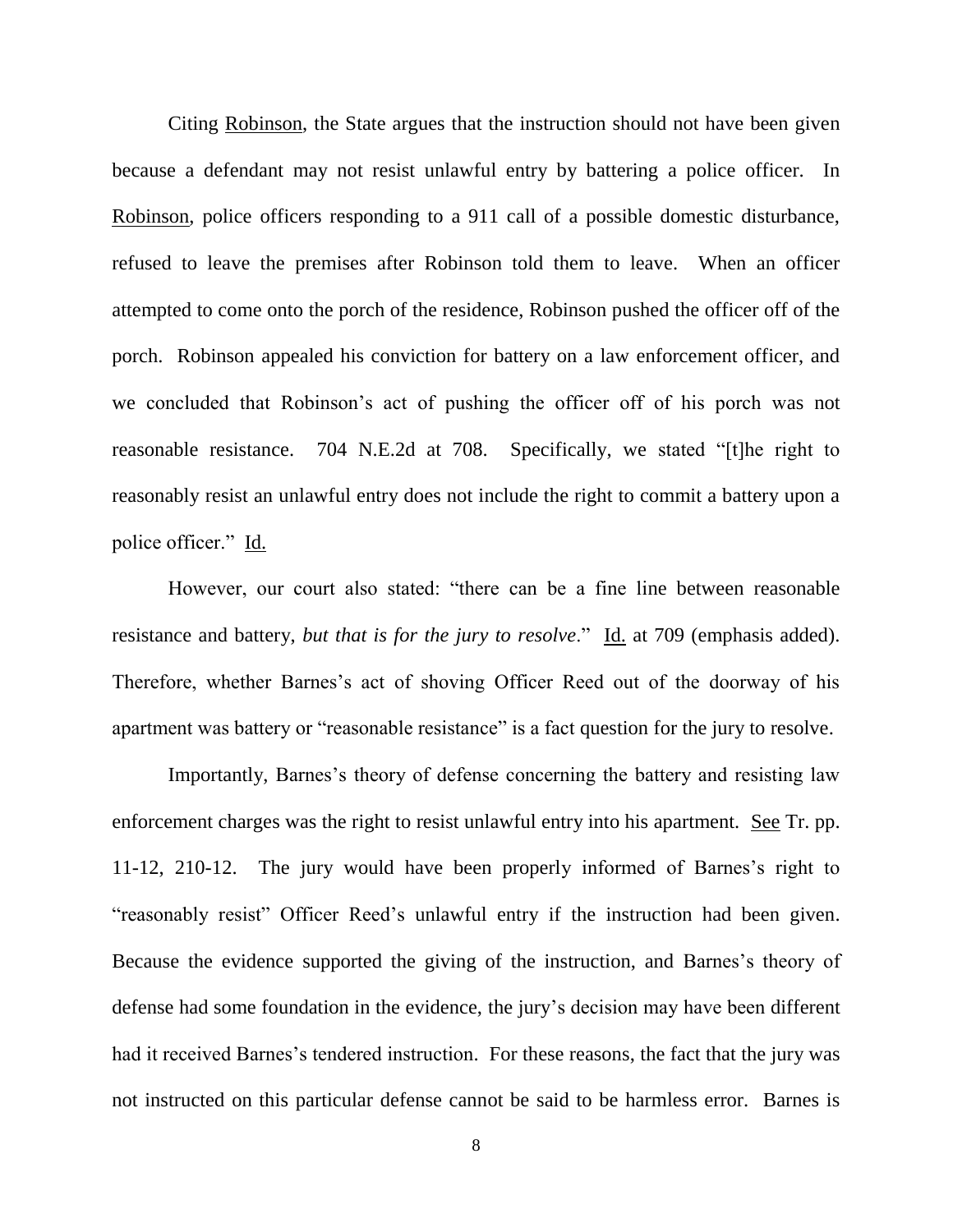therefore entitled to a new trial on the charges of battery on a law enforcement officer and resisting law enforcement.

#### **II. Insufficient Evidence**

Because of the extremely fact-sensitive nature of Indiana law in the areas of Barnes's convictions, we believe it is particularly important to address Barnes's arguments as to the sufficiency of the evidence supporting his convictions. Our standard of review of a claim of insufficient evidence is well settled. When we review the sufficiency of the evidence to support a conviction, we consider only the probative evidence and reasonable inferences supporting the verdict. Drane v. State, 867 N.E.2d 144, 146 (Ind. 2007). Moreover, we will not reweigh the evidence or judge the credibility of the witnesses, and will respect the jury"s "exclusive province to weigh conflicting evidence." McHenry v. State, 820 N.E.2d 124, 126 (Ind. 2005). When confronted with conflicting evidence, we must consider it in a light most favorable to the conviction. Id. We will affirm the conviction unless no reasonable fact-finder could have found the elements of the crime proven beyond a reasonable doubt. Id.

#### A. *Disorderly Conduct*

To prove that Barnes committed Class B misdemeanor disorderly conduct, the State was required to show that Barnes knowingly, recklessly or intentionally made unreasonable noise and continued to do so after being asked to stop. Ind. Code § 35-45- 1-3 (2004); see also Appellant"s App. p. 24. Barnes argues that his speech was political speech, which is protected by Article 1, Section 9 of the Indiana Constitution, and therefore, the evidence is insufficient to support his conviction.

9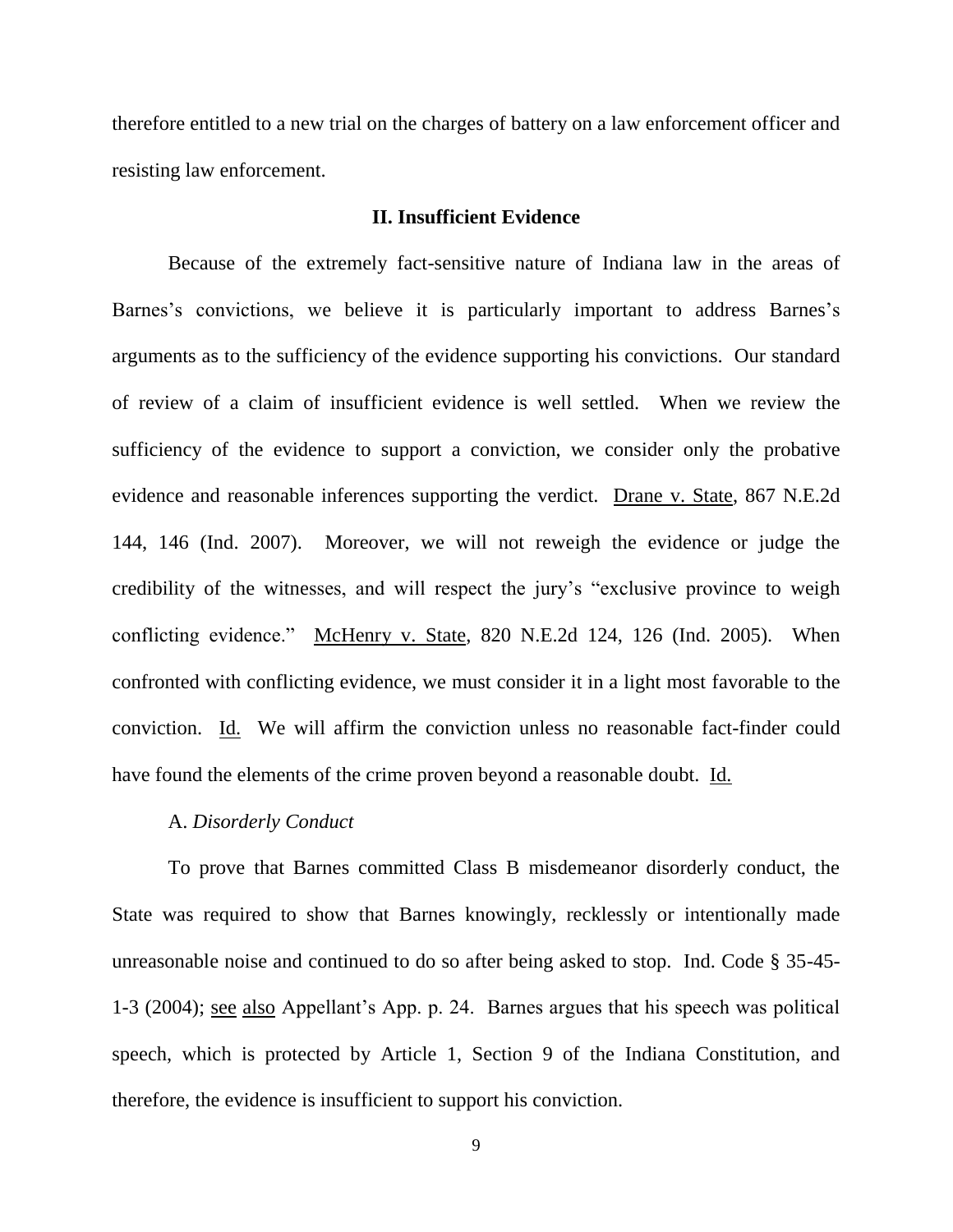Article 1, Section 9 of the Indiana Constitution provides: "No law shall be passed, restraining the free interchange of thought and opinion, or restricting the right to speak, write, or print, freely, on any subject whatever: but for the abuse of that right, every person shall be responsible." We employ a two-part analysis to determine whether the State has violated the free speech protections found in Article 1, Section 9. Blackman v. State, 868 N.E.2d 579, 584 (Ind. Ct. App. 2007), trans. denied. "First, we must determine whether state action has restricted a claimant's expressive activity; second, if it has, we must decide whether the restricted activity constituted an 'abuse' of the right to speak." Id. at 584-85.

Here, Barnes was arrested, charged, and convicted of disorderly conduct. Therefore, he has established that the State restricted his expressive activity. See id. at 585 (citing Johnson v. State, 719 N.E.2d 445, 449 (Ind. Ct. App. 1999) (holding that a defendant's conviction for making unreasonable noise during a police investigation constitutes a state action restricting the claimant"s expressive activity)).

Under the second prong, we generally review the State's determination that a defendant's expression was an abuse of the right of free speech only for whether that determination was rational. Id. at 585. However, if the speech was political in nature, the State must demonstrate that it did not materially burden the defendant"s opportunity to engage in political expression. Id.

"Expressive activity is political if its aim is to comment on government action, including criticism of an official acting under color of law." Id. If an individual's expression focuses on the conduct of a private party, including the speaker himself, it is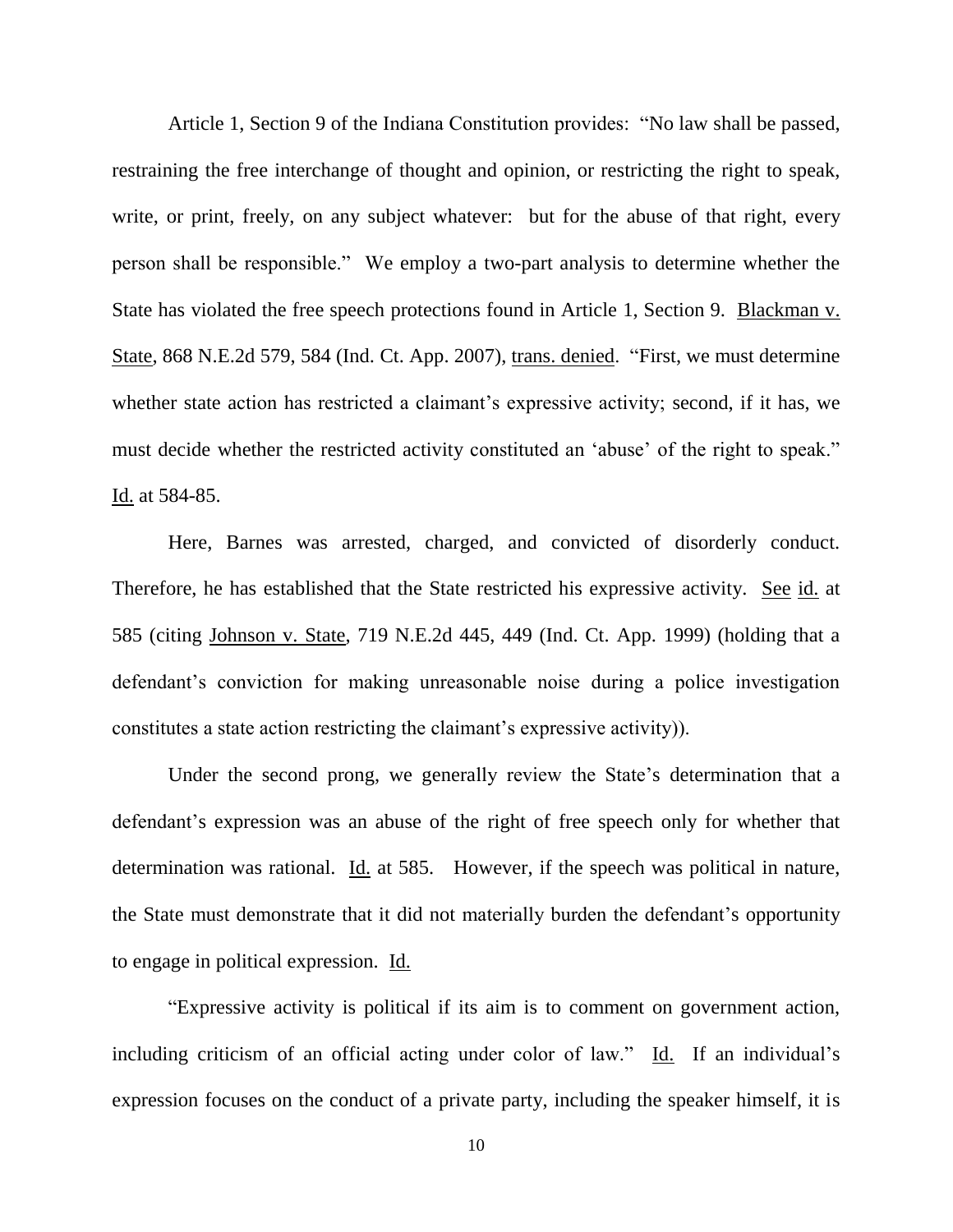not political. Id. In the context of confrontations with police officers, a speaker's defense of his or her own conduct generally is not political. Shoultz v. State, 735 N.E.2d 818, 826 (Ind. Ct. App. 2000), trans. denied.

The defendant bears the burden of proving that the speech was political. $2$ Blackman, 868 N.E.2d at 585. If the defendant successfully demonstrates that his speech was political, the State must prove that it did not materially burden the defendant's opportunity to engage in political expression. Id. The State can do so by producing evidence that the expression inflicted particularized harm analogous to tortious injury on readily identifiable private interests, or in other words, that the expression caused actual discomfort to persons of ordinary sensibilities or that it interfered with an individual"s comfortable enjoyment of his or her privacy. Id. "Evidence of mere annoyance or inconvenience is not sufficient." Id.

In this case, the officers testified that after Officer Reed verified Barnes"s identity, Barnes began yelling that the officer was not needed, there was no reason for the officer to be there, and the officer could return to his car and leave. Tr. pp. 17-18, 148. After the officer threatened to arrest Barnes for disorderly conduct if he did not quiet down, Barnes replied, "if you lock me up for disorderly conduct, you"re going to be sitting right next to me in a jail cell." Tr. p. 18. The State appropriately concedes that Barnes's speech was political. Appellee"s Br. at 7 ("These statements are remarks about the need for a police investigation and the legality of the proposed arrest for disorderly conduct and are,

 $\overline{a}$ 

<sup>&</sup>lt;sup>2</sup> If the speech is ambiguous, we will conclude that the expression was not political and must review the State's restriction of the expression under standard rational basis review. Blackman, 868 N.E.2d at 585.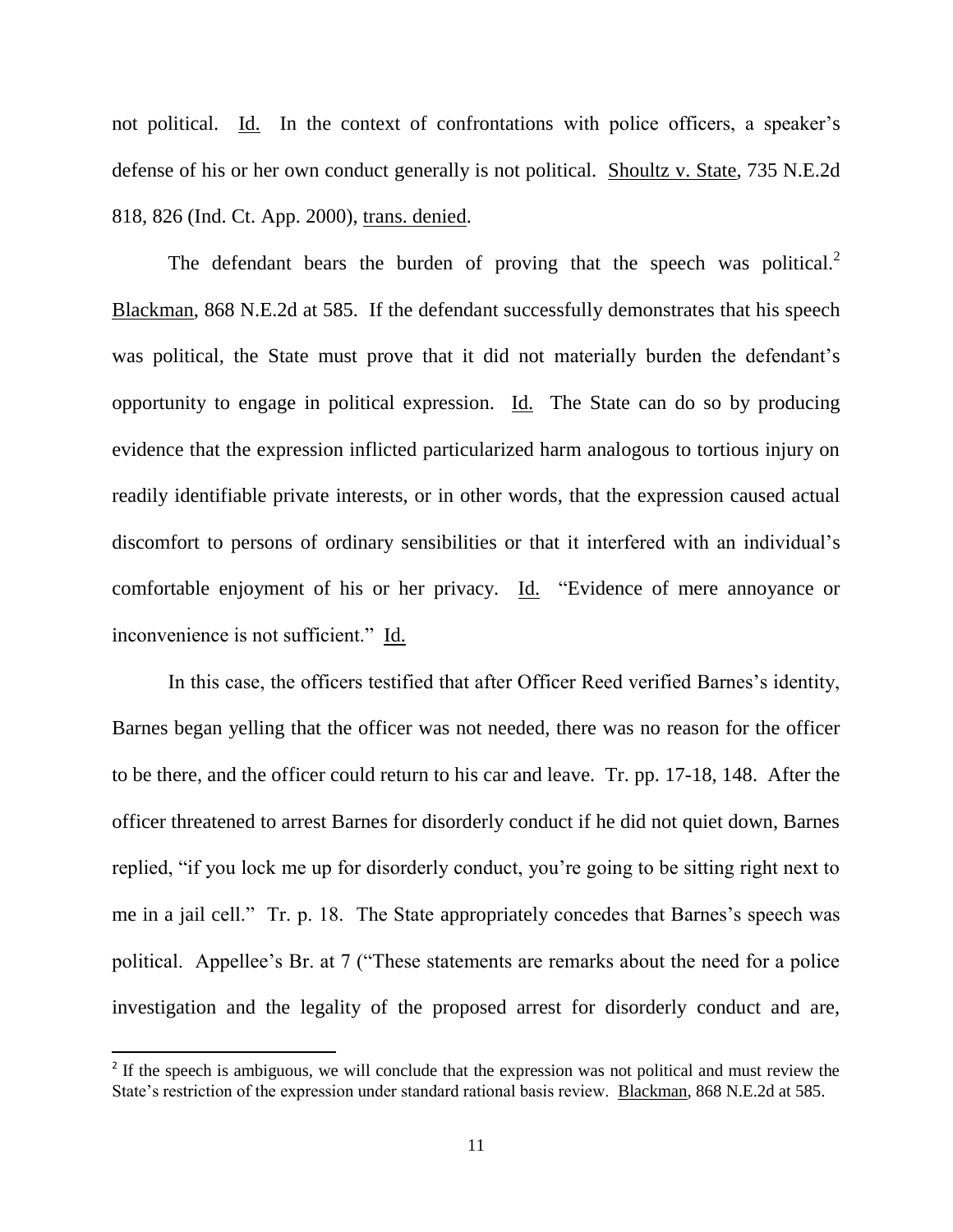therefore, political in nature."). See also Johnson v. State, 747 N.E.2d 623, 630 (Ind. Ct. App. 2001) (holding that the defendant's statement that the officer did not have a reason to be there and that he did not have a warrant was protected political speech). We conclude that Barnes was commenting on the conduct of an official acting under color of law, and therefore, his speech was protected political speech.

In Price v. State, 622 N.E.2d 954, 964 (Ind. 1993), our supreme court concluded that any harm caused by the defendant"s political speech did not rise "above the level of fleeting annoyance." In the <u>Price</u> case, there were a large number of officers and civilians assembled in the alley where Price was yelling profanities at the officers. Because the commotion had arisen before Price"s arrival, the court concluded "that the link between her expression and any harm that was suffered was [not] established." Id.

Yet, noisy political expression is not shielded from all criminal liability. Madden v. State, 786 N.E.2d 1152, 1157 (Ind. Ct. App. 2003), trans. denied (citing Price, 622 N.E.2d at 964). In J.D. v. State, our supreme court held:

J.D."s alleged political speech consisted of persistent loud yelling over and obscuring of Deputy Gibbons's attempts to speak and function as a law enforcement officer. Because it obstructed and interfered with Deputy Gibbons, J.D."s alleged political speech clearly amounted to an abuse of the right to free speech and thus subjected her to accountability under Section 9.

#### 859 N.E.2d 341, 344 (Ind. 2007).

In Martin v. State, 908 N.E.2d 285, 289 (Ind. Ct. App. 2009), we concluded that the defendant abused his right of free speech when he created unreasonable noise at a work release facility for "four virtually continuous hours," disturbed the facility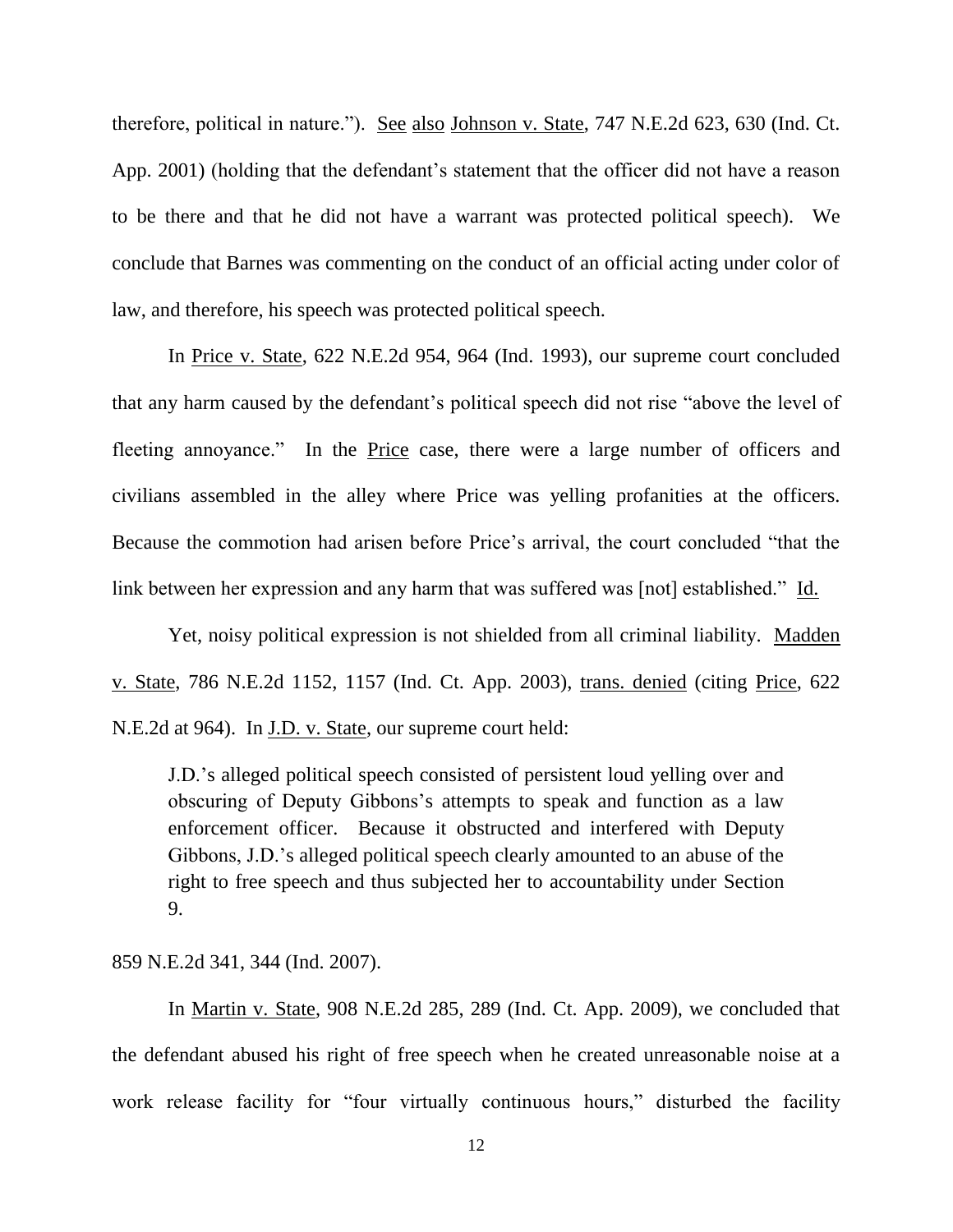employees with his conduct, and caused employees to interrupt their regular duties to deal with him. We held, "even if Martin"s speech was "political" his disturbance was more than a mere fleeting annoyance and it interfered with the duties of the facility's employees." Id.; see also Blackman, 868 N.E.2d at 588 ("The right to speak is undeniably a right of paramount importance under our Constitution. That said however, individuals who have expressed opinions, even protected opinions, must quiet down thereafter to enable police officers to do their work." $)$ .<sup>3</sup>

Here, the State argues that the volume of Barnes's speech was an "abuse" of his right to free speech because it "disrupted his neighbors' quiet enjoyment of their homes."<sup>4</sup> Appellee's Br. at 8. Officer Reed testified that Barnes was upset and yelling at the officer. Barnes was twice told to lower his voice but continued to yell. The officer then told Barnes that he was going to arrest Barnes for disorderly conduct if he continued to yell. The officer testified that Barnes did lower his voice at that point. Tr. p. 18. There were children outside playing and other residents of the apartment complex standing outside. The officer stated that with Barnes's "loud voice, ... people are starting to, you know, stare and look at us a little bit . . . ." Tr. p. 20.

Our review of the record leads us to the conclusion that Barnes"s yelling was fairly brief in duration. Also, Barnes quieted down after he was told he would be arrested for disorderly conduct if he continued to yell. This evidence establishes only that Barnes"s

 $\overline{\phantom{a}}$ 

<sup>&</sup>lt;sup>3</sup> In his concurring opinion in Blackman, Judge Kirsch stated his belief that our supreme court's opinion in J.D. v. State "tacitly overrules" its prior opinion in Price. Judge Kirsch noted that "[t]here is no discussion in J.D. of core values or material burdens, only the conclusion that J.D. had abused the right of free expression." Blackman, 868 N.E.2d at 588-89 (Kirsch, J., concurring).

<sup>&</sup>lt;sup>4</sup> In its brief, the State does not argue that Barnes's speech interfered with Officer Reed's investigation.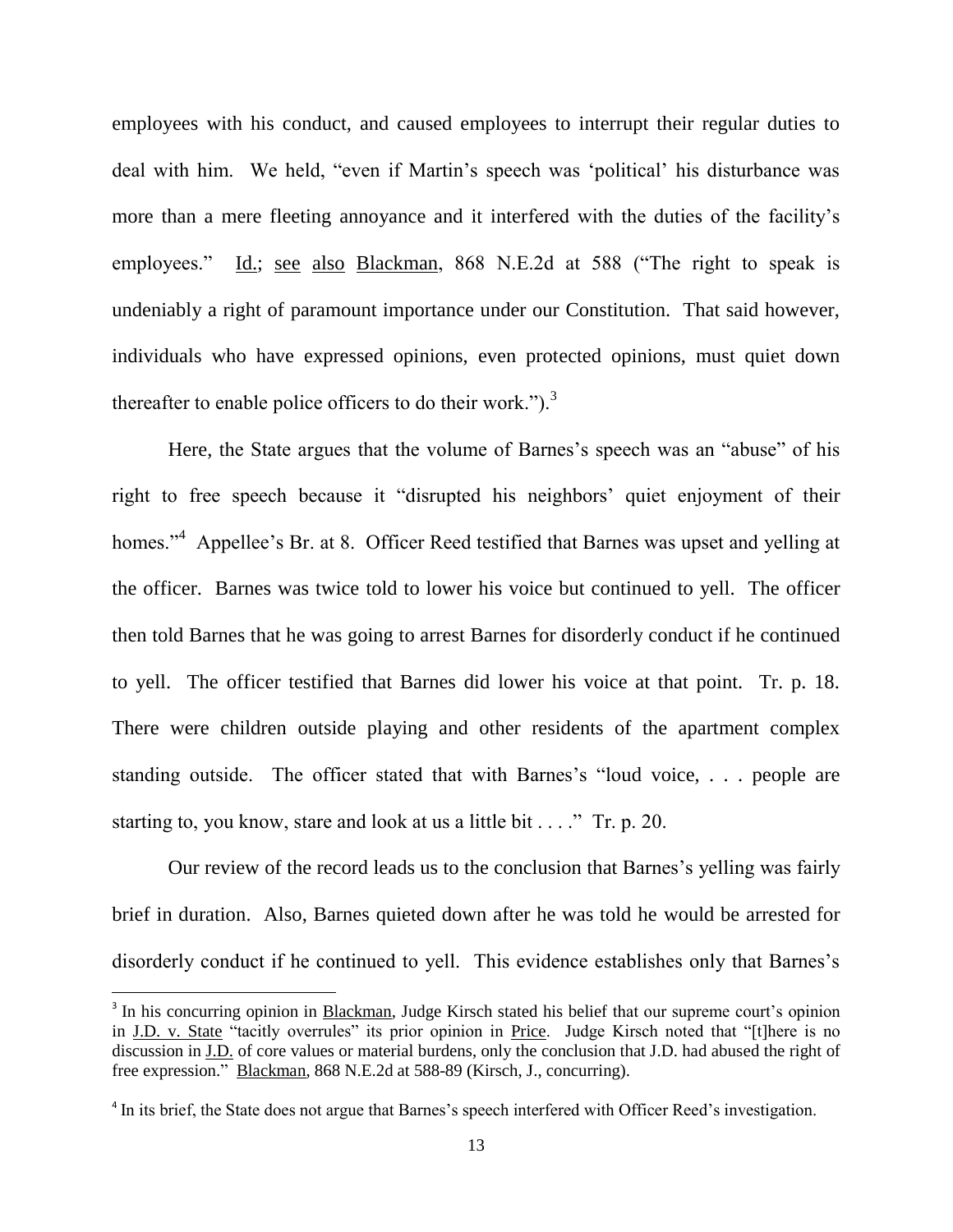yelling may have briefly disturbed the residents of the apartment complex who were standing outside. There was no evidence presented that the volume of Barnes"s speech caused residents to leave their apartments to observe what was occurring or that his conduct was of such long duration as to interfere with the official business of the officers or the normal business of neighbors or passers-by.

Under the facts and circumstances before us, we conclude that the State failed to prove that Barnes's political expression rose to the level of disorderly conduct.<sup>5</sup> We therefore reverse his Class B misdemeanor disorderly conduct conviction and remand this case to the trial court with instructions to vacate the conviction.

B. Battery on a Law Enforcement Officer and Resisting Law Enforcement *Convictions*

Barnes also argues that the evidence is insufficient to support his Class A misdemeanor battery on a law enforcement officer and resisting law enforcement convictions<sup>6</sup>

To prove that Barnes committed Class A misdemeanor battery on a law enforcement officer, the State was required to establish that Barnes knowingly or intentionally touched a law enforcement officer in a rude, insolent, or angry manner,

l

<sup>&</sup>lt;sup>5</sup> The State's reliance on Whittington v. State, 669 N.E.2d 1363 (Ind. 1996) is misplaced. In that case, our supreme court concluded that the defendant's speech was not political and noted the defendant's testimony that his remarks were not directed toward law enforcement, but to his sister's boyfriend. Therefore, the court applied the less stringent rational basis review to determine whether Whittington had abused his right to speak. Id. at 1371.

<sup>&</sup>lt;sup>6</sup> We concluded in the preceding section that the jury was not properly instructed on Barnes's defense to these charges, and therefore, Barnes is entitled to a new trial for battery on a law enforcement officer and resisting law enforcement. Because Barnes may be retried only if the evidence is sufficient to support those convictions, we also address his claim of insufficient evidence.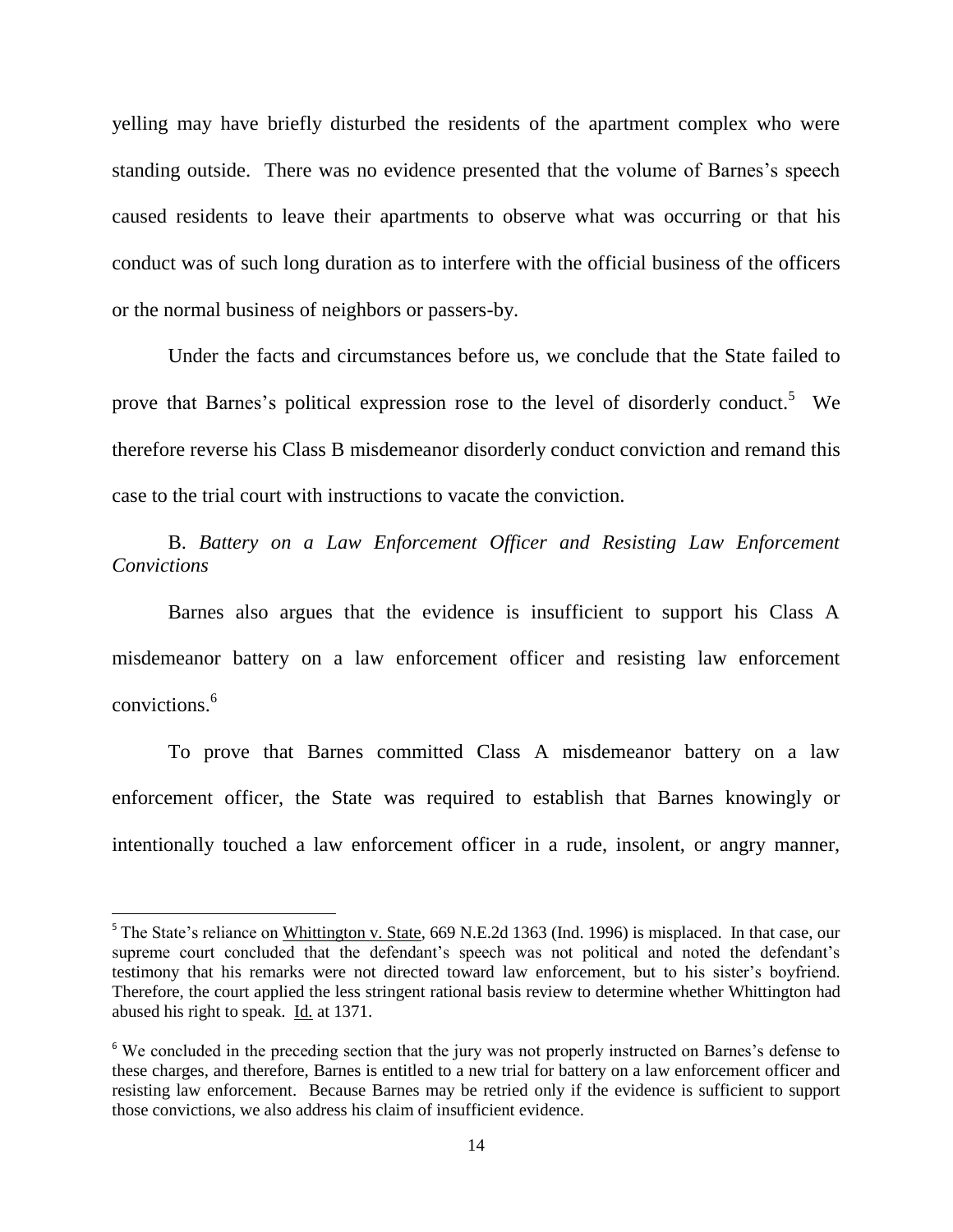while the officer was engaged in the execution of his official duty. Ind. Code § 35-42-2-1 (2004). The State alleged that Barnes battered Officer Reed by "shoving him into a door." Appellant"s App. p. 24.

Barnes does not dispute the evidence establishing that he shoved Officer Reed into a door while the officer was attempting to investigate Mary"s 911 call. Rather, he argues that his conduct was a lawful response to the officer"s unlawful entry into his apartment.

Barnes also argues that his Class A misdemeanor resisting law enforcement conviction is not supported by the evidence. After Barnes shoved Officer Reed, the officers attempted to place him under arrest, but Barnes continued to struggle even after he was told to stop resisting until he was restrained through use of a taser. Once again, Barnes does not dispute that he continued to struggle with the officers after they entered the apartment. He argues that his conduct was a lawful response to the officers' attempted unlawful entry into his apartment.

Because the jury was not properly instructed on Barnes"s right to reasonably resist unlawful entry into his home, we reverse Barnes's Class A misdemeanor battery on a law enforcement officer and resisting law enforcement convictions. We remand this case to the trial court for a new trial on those charges, and observe that it is within the exclusive province of the jury to determine whether Barnes "reasonably resisted" Officer Reed"s attempt to unlawfully enter his apartment when he shoved the officer away from the threshold of his home and continued to resist after both officers attempted to arrest him.